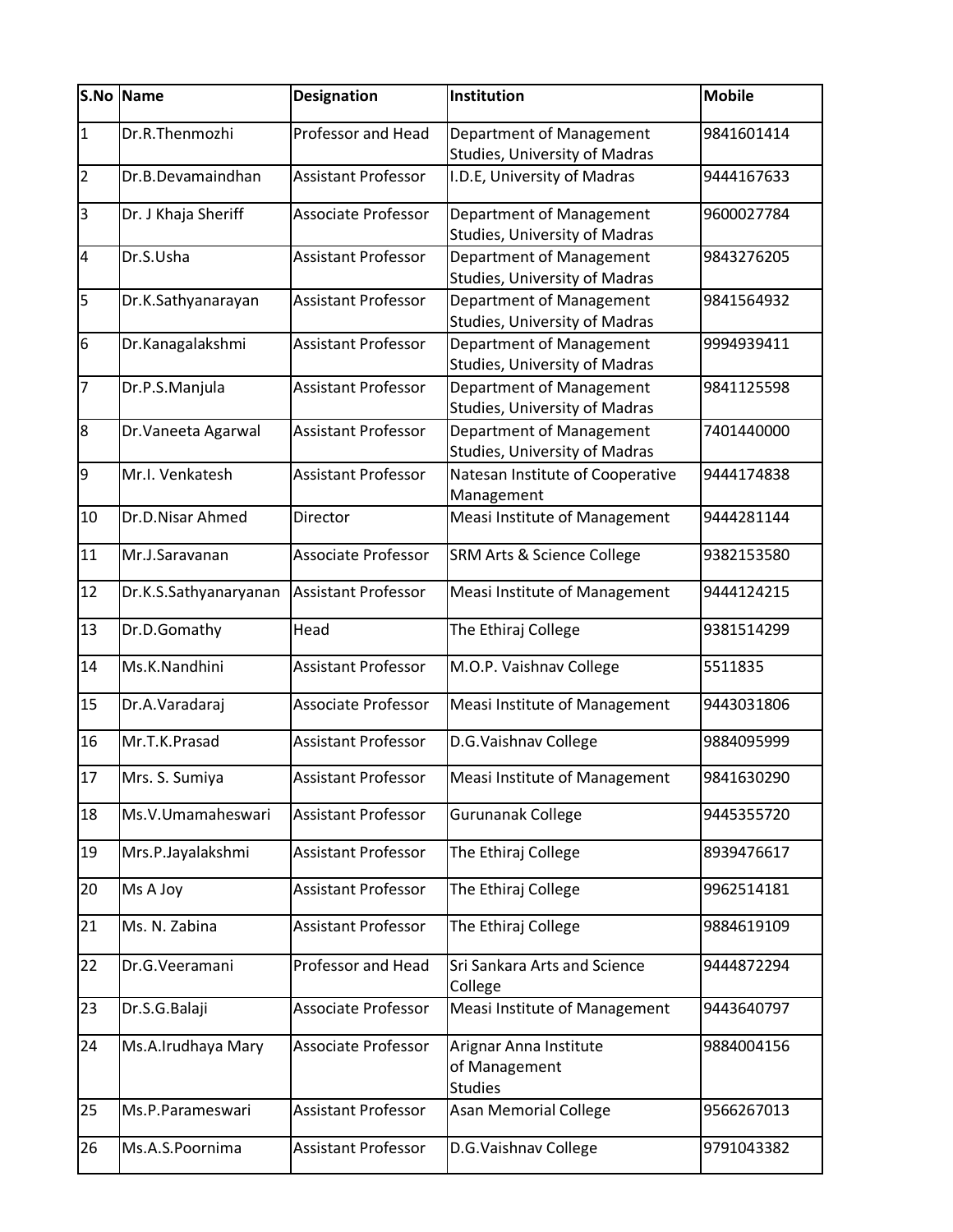| 27 | Ms.B.Jeya Prabha              | <b>Assistant Professor</b> | Jaya College of Arts and Science                         | 9787851701 |
|----|-------------------------------|----------------------------|----------------------------------------------------------|------------|
| 28 | Dr.G.Manickam                 | <b>Assistant Professor</b> | Mohamed Sathak College of Arts<br>and                    | 9884002341 |
| 29 | MS.M.I. Anees Fathima         | <b>Assistant Professor</b> | Measi Institute of Management                            | 9445635066 |
| 30 | Mr.T A M Hameed Khan          | <b>Assistant Professor</b> | Measi Institute of Management                            | 9884401786 |
| 31 | Ms.J.Srilekha                 | <b>Assistant Professor</b> | The Ethiraj College                                      | 9884008958 |
| 32 | Mr.G Thiyagarajan             | Associate Professor        | Arignar Anna Institute of<br><b>Management Studies</b>   | 9884729252 |
| 33 | Ms.A.Ajitha                   | <b>Assistant Professor</b> | <b>SRM Arts &amp; Science College</b>                    | 9943668231 |
| 34 | Mr.N.V.Ramachandran           | <b>Assistant Professor</b> | <b>SRM Arts &amp; Science College</b>                    | 9840485404 |
| 35 | Ms. Mary Jasmine Noble        | <b>Assistant Professor</b> | Asan Memorial Instutitue of<br><b>Management Studies</b> | 9790918035 |
| 36 | Mr.R.Rangasamy                | Associate Professor        | Arignar Anna Institute of<br><b>Management Studies</b>   | 9003623243 |
| 37 | Ms.B.Saipriya                 | <b>Assistant Professor</b> | <b>Asan Memorial College</b>                             | 9884847290 |
| 38 | Ms.J.Radha                    | <b>Assistant Professor</b> | Valliammal College for Women                             | 9444929625 |
| 39 | Ms.V.Nithyapriyadharsh<br>ini | <b>Assistant Professor</b> | Valliammal College for Women                             | 9380827654 |
| 40 | Mrs.K.Neelima                 | <b>Assistant Professor</b> | <b>Asan Memorial College</b>                             | 26151513   |
| 41 | Ms.Ponneswari                 | <b>Assistant Professor</b> | Jaya College of Arts and Science                         | 9841623572 |
| 42 | Ms.A.Josephine Reeena         | <b>Assistant Professor</b> | <b>SRM Arts &amp; Science College</b>                    | 9791027118 |
| 43 | Mr.K.Appu                     | <b>Assistant Professor</b> | Measi Institute of Management                            | 9884437272 |
| 44 | Ms.D.Charumathi               | <b>Assistant Professor</b> | Measi Institute of Management                            | 9841279989 |
| 45 | Ms.Anugragha                  | <b>Assistant Professor</b> | SRM Arts & Science College                               | 9551992734 |
| 46 | Mr.T.Dakshinamurthy           | <b>Assistant Professor</b> | <b>Asan Memorial College</b>                             | 7708594308 |
| 47 | Mr.P.S.Sridharan              | <b>Assistant Professor</b> | <b>Gurunanak College</b>                                 | 9840881466 |
| 48 | Mr.P.Elumalai                 |                            | Associate Professor SRM Arts & Science College           | 9840389220 |
| 49 | Dr.B.Latha Lavanya            | <b>Assistant Professor</b> | Measi Institute of Management                            | 9176461980 |
| 50 | Mr.S.Vinoth                   | <b>Assistant Professor</b> | Measi Institute of Management                            | 9840481747 |
| 51 | K.Jawahar Rani                | Professor                  | St.Joseph Engineering College                            | 9442113770 |
| 52 | G.Ramasundaram                | <b>Assistant Professor</b> | St.Joseph Engineering College                            | 9884725694 |
| 53 | Mr. P.T.Prabhakaran           | <b>Assistant Professor</b> | Sathyabama University                                    | 995203191  |
| 54 | Mr.S.Ganadharan               | <b>Assistant Professor</b> | Adhiparasakthi Engineering<br>College                    | 9894320588 |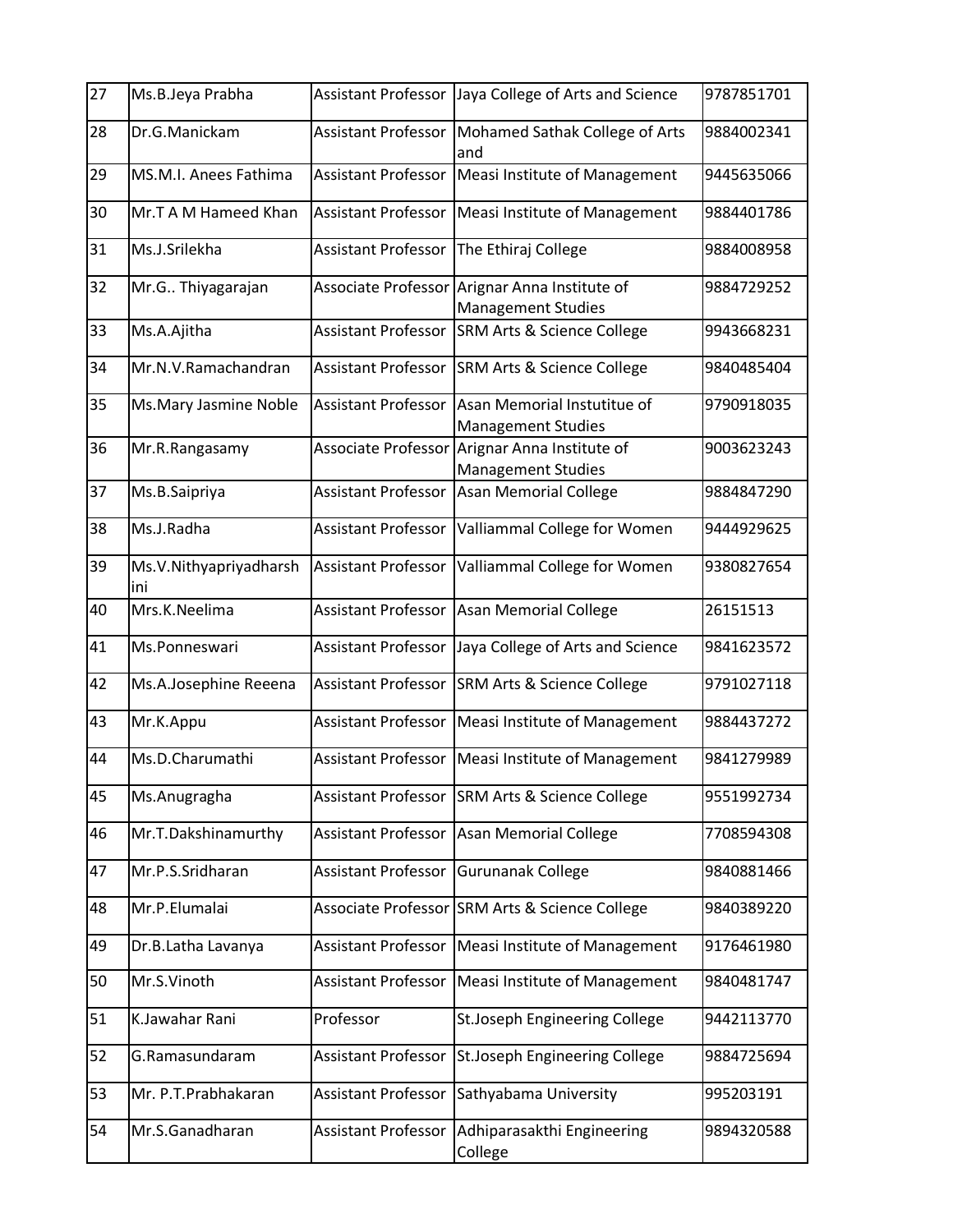| 55 | Thiru.M.L.Gnanadasan          | <b>Assistant Professor</b> | Sathyabama University                | 984105656  |
|----|-------------------------------|----------------------------|--------------------------------------|------------|
| 56 | Mr.L.Aravindh Kumaran         | <b>Assistant Professor</b> | <b>BS Abdur Rahman University</b>    | 9444133626 |
| 57 | Ms.G.Bhuvaneswari             | <b>Assistant Professor</b> | Sathyabama University                | 984135935  |
|    |                               |                            | S.R.M.Easwari Engineering            |            |
| 58 | Dr. C.Sundar                  | <b>Assistant Professor</b> | College                              | 9840410045 |
| 59 | Thiru P Mathuraswamy          | <b>Assistant Professor</b> | <b>Easwari Engineering Collee</b>    | 9884756230 |
| 60 | Thiru S.Senthil Gavaskar      | <b>Assistant Professor</b> | R.M.K Engineering College            | 9840712290 |
| 61 | Ms.Preethi Sheshadri          | <b>Assistant Professor</b> | Sathyabama University                | 9841699554 |
| 62 | Dr.S.Panneer Selvam           | <b>Assistant Professor</b> | <b>St.Peters Engineering College</b> | 9840807360 |
| 63 | Ms.R.Meena Kumari             | <b>Assistant Professor</b> | Sathyabama University                |            |
| 64 | Ms.Dhivya Sathish             | <b>Assistant Professor</b> | Sathyabama University                |            |
| 65 | Dr.S.Sudha                    | <b>Assistant Professor</b> | St.Joseph Engineering College        | 9941037038 |
| 66 | Ms.J.Bhavani                  | <b>Assistant Professor</b> | Sathyabama University                | 9884243916 |
| 67 | Ms.J.Rani                     | <b>Assistant Professor</b> | Sathyabama University                | 9940697206 |
| 68 | Thiru J Dinesh                | <b>Assistant Professor</b> | S.R.M. Engineering College           | 22417564   |
| 69 | Ms.D.Mohanakumari             | <b>Assistant Professor</b> | Sathyabama University                | 9841225362 |
| 70 | Ms.A.Kalai Selvi              | <b>Assistant Professor</b> | Sathyabama University                | 26173656   |
| 71 | Dr. Hansa Lysander<br>Manohar | <b>Assistant Professor</b> | Anna University                      | 9940160099 |
| 72 | Dr.J.Dhillipan                | <b>Assistant Professor</b> | <b>SRM University</b>                | 9367423297 |
| 73 | Ms.S.Preetha                  | <b>Assistant Professor</b> | <b>Vels University</b>               | 45565159   |
| 74 | Mr.T.Vijayakumar              | <b>Assistant Professor</b> | <b>SRM University</b>                | 9600198598 |
| 75 | Dr.R.Magesh                   | <b>Assistant Professor</b> | Anna University                      | 22203412   |
| 76 | Mr.M.Muthu Raman              | <b>Assistant Professor</b> | <b>Vels University</b>               | 9176650093 |
| 77 | Mr.L.Karthigeyan              | <b>Assistant Professor</b> | <b>Vels University</b>               | 9710228788 |
| 78 | Ms.M.Lavanya                  | <b>Assistant Professor</b> | Sathyabama University                | 9790085722 |
| 79 | Dr.R.Jayam                    | Professor                  | Dr.MGR (Educational and<br>Research) | 9500046278 |
| 80 | Dr.R.Thamilselvan             | <b>Assistant Professor</b> | Sathyabama University                | 9442714150 |
| 81 | Mr.AK Sheik Manzoor           | <b>Assistant Professor</b> | Anna University                      | 9884714272 |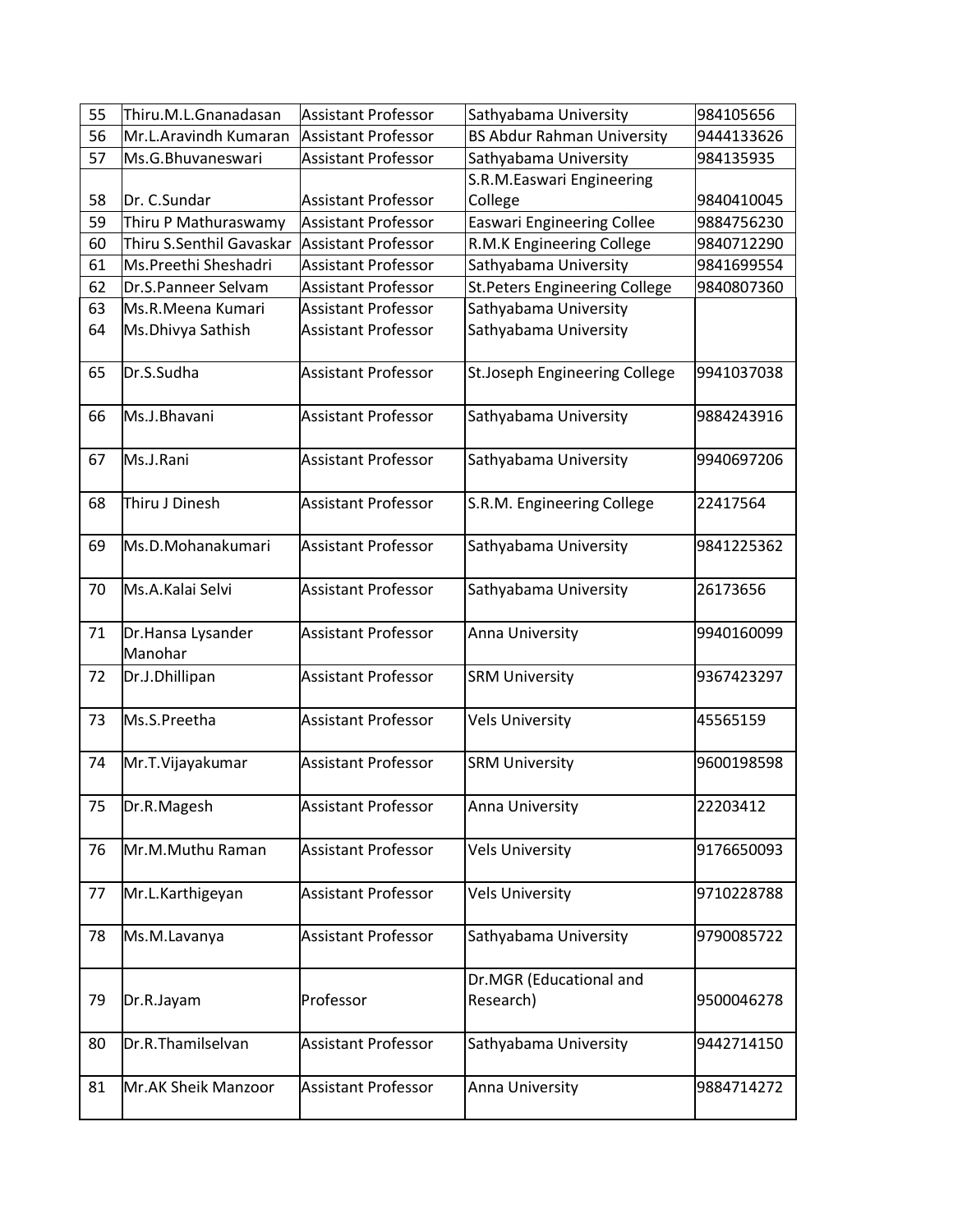| 82  | Dr.N.Gopinathan       | <b>Assistant Professor</b>               | Sathyabama University                                        | 9444655775   |
|-----|-----------------------|------------------------------------------|--------------------------------------------------------------|--------------|
| 83  | Mr.A.Devendran        | <b>Assistant Professor</b>               | Dr.MGR (Educational and<br>Research)                         | 9003237008   |
| 84  | Dr.S.Angeline         | <b>Assistant Professor</b>               | Sathyabama University                                        | 9445268878   |
| 85  | Ms.J.Rachel Priya     | <b>Assistant Professor</b>               | Dr.MGR (Educational and<br>Research)                         | 8939178764   |
| 86  | Dr.Krishnan           | <b>Assistant Professor</b>               | <b>SRM University</b>                                        | 9444494129   |
| 87  | Dr.Jayashree Krishnan | Professor                                | St.Joseph Engineering College                                |              |
| 88  | Dr.K.Maran            | Professor                                | Sairam Engineering College                                   | 8754501112   |
| 89  | Dr.T.Ramachandran     | Professor                                | <b>SRM University</b>                                        | 9970985839   |
| 90  | Dr.Sadasivam          | Professor                                | <b>SRM University</b>                                        | 9840690907   |
| 91  | Dr.M.Mohanakrishnan   | Principal                                | Agarsen College                                              | 9444152247   |
| 92  | Dr.Senbagaraman       | Professor                                | <b>SRM University</b>                                        | 9840389456   |
| 93  | Mr.Arasuraja          | <b>Assistant Professor</b>               | <b>Vellammal Engineering College</b>                         | 9600552612   |
| 94  | Dr.R.Senthilkumar     | <b>Assistant Professor</b>               | Sudharsan College of arts and<br>Science                     | 9524615081   |
| 95  | Dr.M.Gowrisankar      | <b>Head &amp; Associate</b><br>Professor | Maharaja Arts and Science<br>College -<br>Arasur, Coimbatore | 9894747988   |
| 96  | Mr.D.Venkatesan       | <b>Assistant Professor</b>               | T.S.Narayanasami college -<br>Navalur                        | 044-27435046 |
| 97  | Dr.M.V. Nagarajan     | <b>Assistant Professor -</b><br>lSG      | <b>St.Thomas College</b>                                     | 9841384708   |
| 98  | Mr.R.Muthusamy        | <b>HOD</b>                               | Mohamed Sathak College of<br>Arts<br>and Science             | 9865383869   |
| 99  | Dr.G.Ravi             | <b>Assistant Professor</b>               | Government Arts College,<br>Nandanam                         | 9444122799   |
| 100 | Dr.S.Poongavanam      | <b>Assistant Professor</b>               | AMET Business School, Amet<br>University, Kanathur           | 9843811145   |
| 101 | Mrs.T.Karpagam        | <b>Assistant Professor</b>               | T.J.S Engineering College,<br>Peruvoyal, G                   | 9176337759   |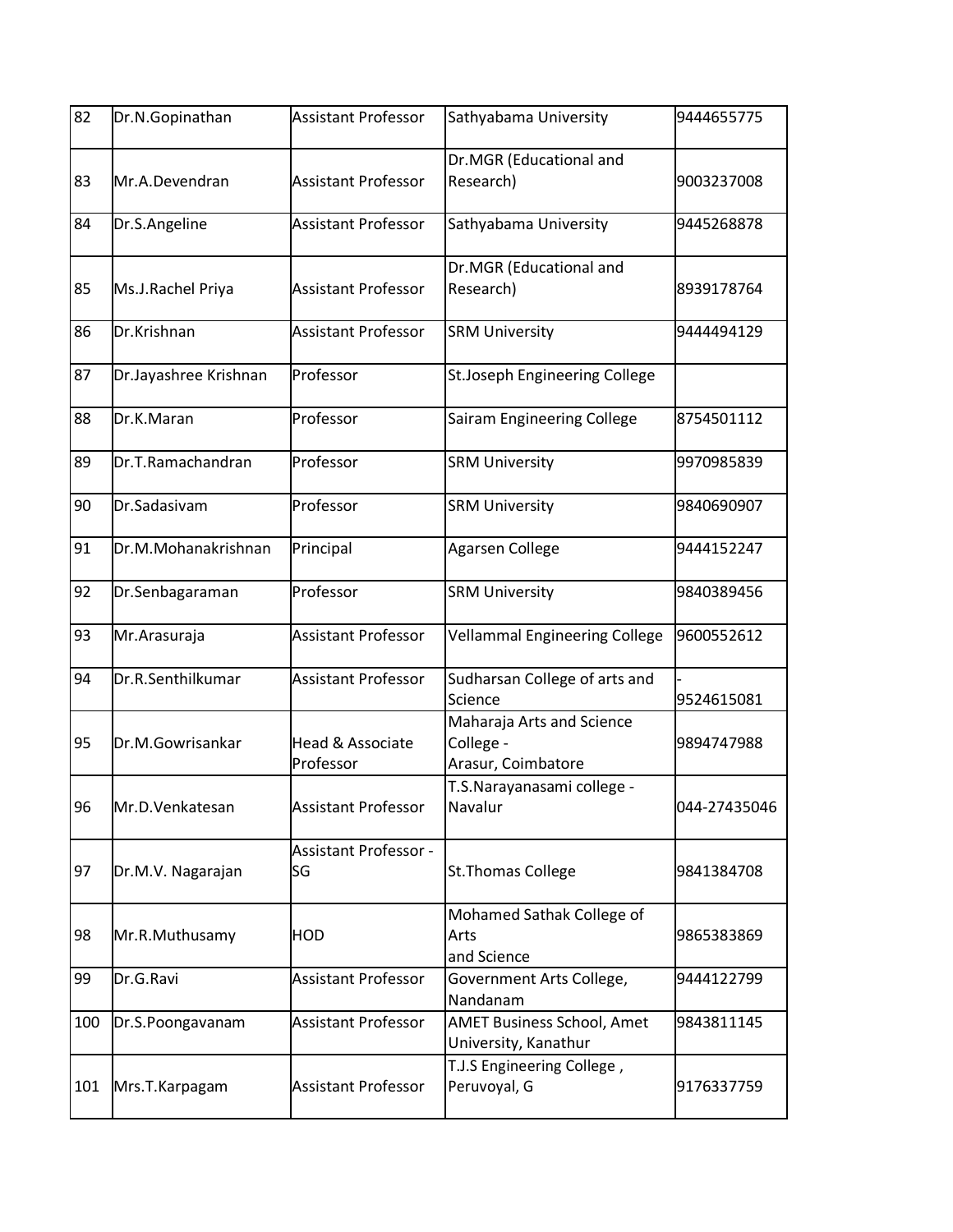| 102 | Dr.P.Pinakapani          | Professor                       | AIMS Institutes, Pennya,<br>Bangalore                                                                         |                                     |
|-----|--------------------------|---------------------------------|---------------------------------------------------------------------------------------------------------------|-------------------------------------|
| 103 | Dr.S.Damodharan          | <b>Assistant Professor</b>      | Government Arts College,<br>Nandanam                                                                          |                                     |
| 104 | Mr.L.Arumugam            | <b>Assistant Professor</b>      | D.G. Vaishnava College, Chennai 9840162219                                                                    |                                     |
| 105 | Mr.A.Mani                | <b>Associate Professor</b>      | Adhi Parasakthi College of Arts<br>and<br>Science, Kalavai                                                    | 9976998043                          |
| 106 | Dr.D.Baskar              | Assistant Professor &<br>Head   | Asan Memorial College of Arts<br>land<br>Science                                                              | 9444474279                          |
| 107 | Dr.T.M. Kuthubudeen      | Professor & Head                | Mohamed Sathak College of Arts 9444153646<br>and Science                                                      |                                     |
| 108 | Dr.S.Jayachandran        | Prof and Head                   | Dept. Of Oral Medicine<br>&Radiology,<br>Tamilnadu Govt. Dental<br>College & Hospital, Chennai-3              | 9444185662<br>Off. 044-<br>25340441 |
| 109 | Dr.R.Sathya Moorthy      | Asst. Professor                 | Department of Management<br><b>Studies</b><br>Pondichery University<br><b>Community College</b><br>Pondichery | 9150064615                          |
| 110 | Dr.Jetson Satya Gospel   | Asst. Professor                 | PG & Research Department of<br>Social Work, Loyola College,<br>Chennai 34                                     | 8015173295<br>Off: 044-<br>22476535 |
| 111 | <b>B.Suresh</b>          | Asst. Professor &<br><b>HOD</b> | Department of Computer<br>Science, Sriram College of Arts<br>& Science, Perumalpattu-<br>602024               | 9677107586                          |
| 112 | Dr.S.Thameemul<br>Ansari | Asst. Professor                 | Depart. of Commerce,<br>Islamiah College, Vaniyambadi                                                         | 9884428867                          |
| 113 | Vinod. K.Raju            | <b>Assistant Professor</b>      | Musaliar Institute of<br>Management, Musaliar<br>College P.O. Pathanamthitta,<br>Kerala                       |                                     |
| 114 | C.Bakkialakshmi          | Asst. Professor                 | Arignar Anna Institute of<br>Management Studies and<br><b>Computer Application</b><br>Sriperumbudur,          | 8248227328                          |
| 115 | Dr.V.Abrar Ahmed         | Asst. Professor                 | C.Abdul Hakeem College,<br>Melvisharam, Vellore                                                               | 9790052620                          |